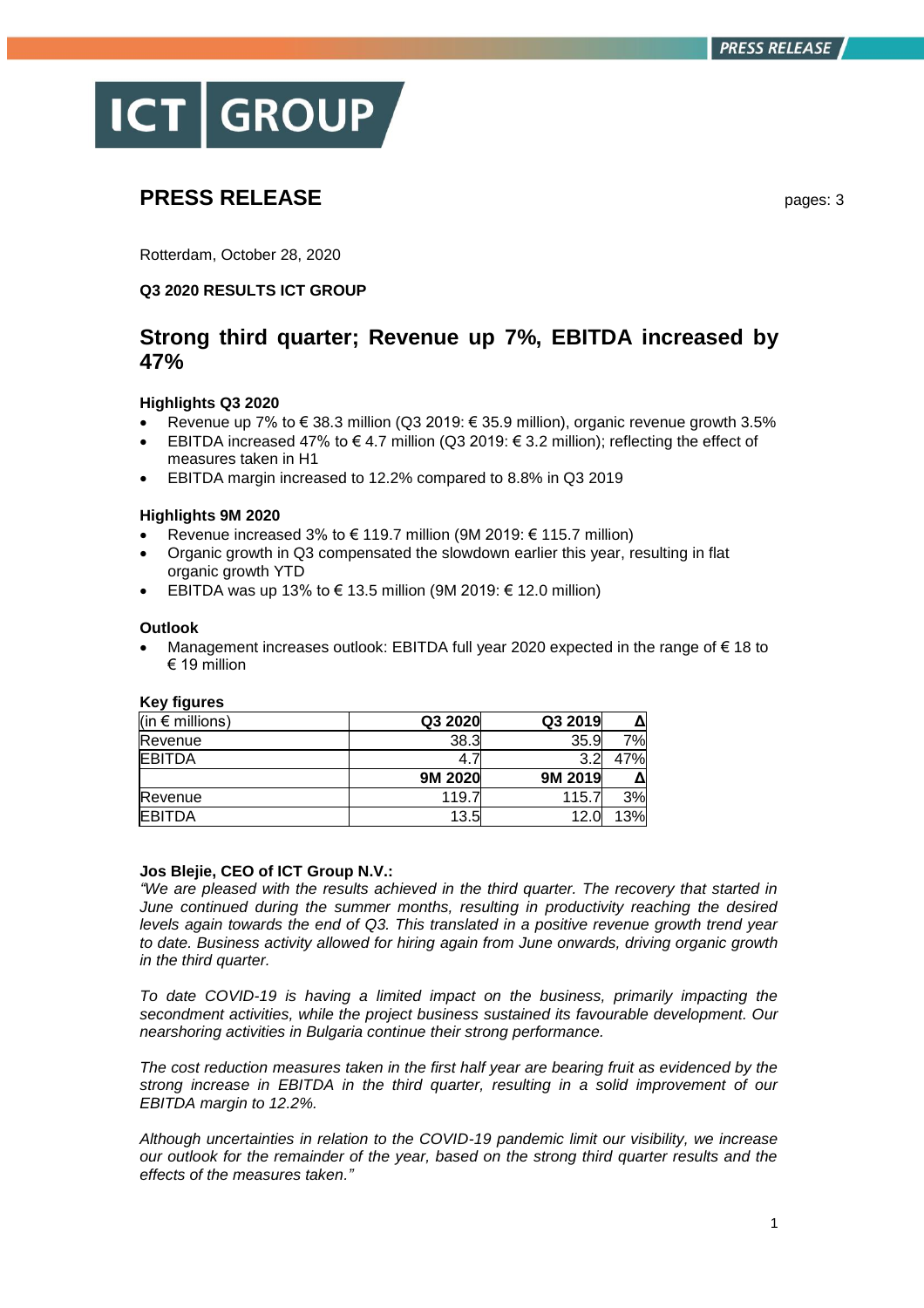### **Financial developments**

In the third quarter of 2020 revenue increased by 7% to € 38.3 million from € 35.9 million in the same period last year. This increase is partly attributable to the acquisition of Proficium in November 2019 and Esprit in July 2020. Organically, revenue increased 3.5% compared to the third quarter 2019, following the recovery in productivity levels. For the first nine months of 2020 revenue came in at € 119.7 million, a 3% increase compared to the same period last year.

EBITDA showed an increase of 47% to  $\in$  4.7 million in the third quarter of 2020 compared to € 3.2 million in the same period in 2019. The measures taken in the first half of the year to streamline the organisation and increase efficiency, impacting both direct and indirect costs, have paid off. Combined with the recovered productivity levels, this resulted in improved profitability. The EBITDA margin increased to 12.2% (Q3 2019: 8.8%). Year-to-date the margin was 11.3% (YTD 2019: 10.4%).

Productivity levels improved in the third quarter, although COVID-19 continued to impact especially the secondment business. The nearshoring activities in Bulgaria performed very well, benefiting from projects being outsourced to Bulgaria. This resulted in increased revenue and improved margins.

To cover the employee participation plan and the LTI-plan (Long Term Incentive) of the Executive Board, ICT issued new shares to preserve cash. 132,096 new ordinary shares were issued, representing an increase of 1.4% of the outstanding share capital. The shares have been admitted to trading on 11 September 2020 after which the number of outstanding shares total 9.697.106 shares.

#### **Outlook**

Barring unforeseen circumstances, in particular the economic uncertainties related to COVID-19, management expects that revenue in the second half of 2020 will be higher than in the first half of 2020 with EBITDA for the full year 2020 expected to be in the range of € 18 to  $∈$  19 million.

Furthermore we continue to strongly believe in the attractiveness of the long term market perspectives as the digital transformation will continue in all the markets we operate in. We remain fully committed to deliver on our mid-term objective of increasing annual revenue to between € 200 and € 230 million, with a targeted EBITDA margin between 13% and 15%.

/ / / / / /

**ICT Group N.V.** is a leading European industrial technology solutions provider. Our dedicated technical professionals offer our clients services in the field of consultancy, software development, project-based solutions and IT system maintenance. It is our mission to make the world a little smarter every day.

Our specialist knowledge in a variety of industries enables us to realise innovative solutions by linking people, technologies and ideas. With around 1,500 dedicated technical specialists in the field, we are capable of building and integrating new and innovative technologies into relevant business solutions for our customers.

With our Smarter Industries solutions we serve the automotive, manufacturing, high-tech, food, chemical & pharma, oil & gas and logistics industries. Our solutions in Smarter Cities are focused on water, rail and road infrastructure as well as public transport and mobility. Within Smarter Healthcare we provide solutions in the domains of medical data exchange, radiotherapy and obstetrics. Furthermore, ICT Group delivers its own cloud-based software for IoT, digital transformation and artificial intelligence.

ICT Group N.V. operates in the Netherlands, Bulgaria, Sweden, Belgium and Germany.